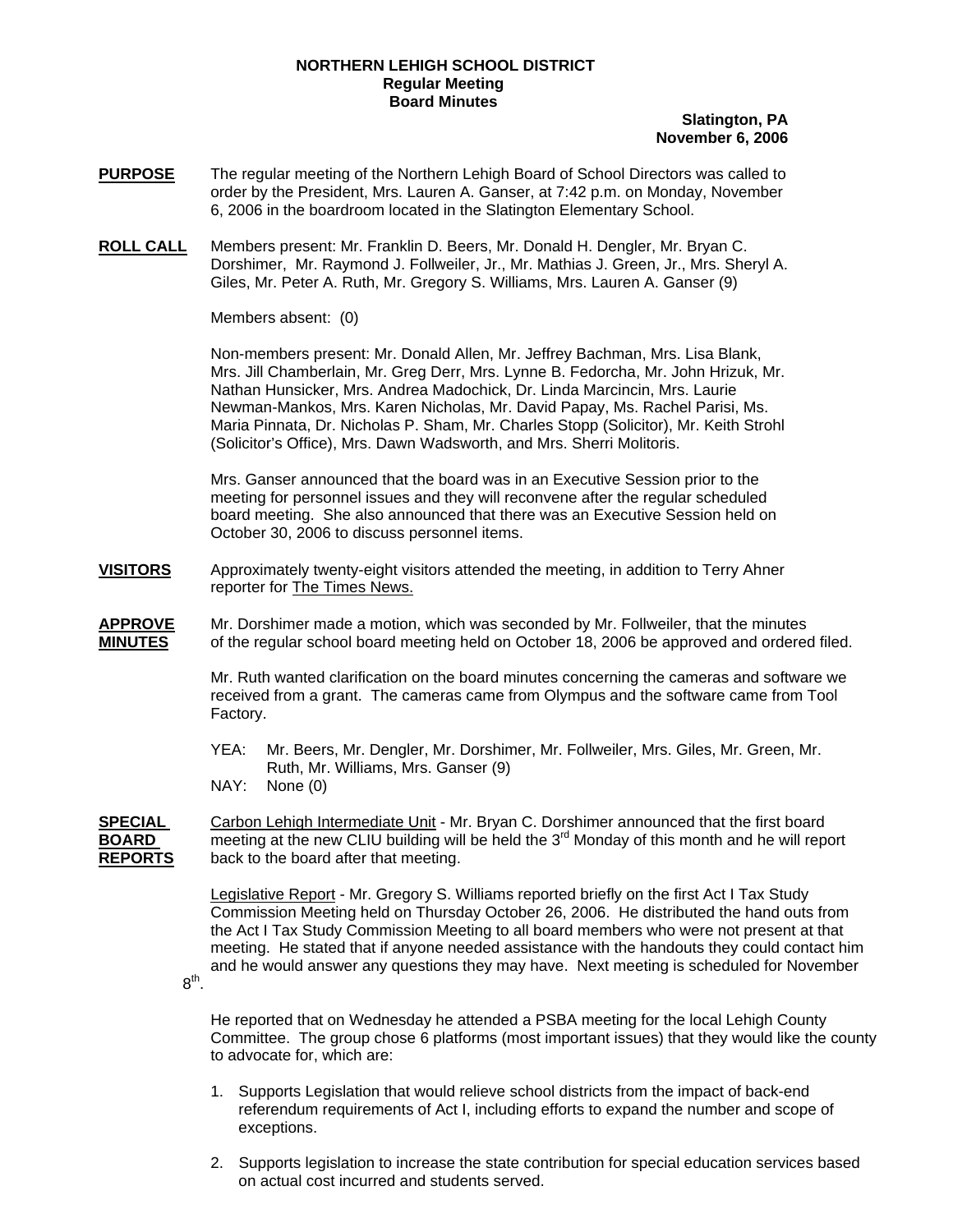- 3. Supports Legislation requiring a periodic review of state-mandated programs, providing for full and continual funding of such programs and authorizing school entities to discontinue programs when funding is inadequate or terminated.
- 4. Supports and will continue to provide for leadership for the coordinated efforts of the basic education community in seeking an equal partnership between local school districts and state government in the funding of public education. The association believes state funding must appropriately reflect actual pupil enrollment and cost of instruction, the needs of small districts and the number of students living in poverty, and it must be equitably distributed among school districts.
- 5. Opposes any efforts to reduce or remove the authority of local school districts to establish graduation requirements.
- 6. Supports legislation to revise the method of funding career and technical education to remove current disincentives to student enrollment and supports state funding equal to that of school district with the goal of a full 50% of instructional costs.

 Roberta Markus, a school board member at Parkland School District, has been named Vice President of PSBA state-wide, and she will eventually rotate to Presidency.

 For informational purposes, he mentioned that the state has a property tax rebate system for senior citizens that make below a certain income level. There is a bill currently going through the House that will authorize school districts to create their own program mirroring the states but would allow the school districts to set some of their own parameters. He would like the board as a whole to look at this possibility during budget time this year.

Lehigh Carbon Community College - Mr. Mathias J. Green, Jr. reported that the Carbon Lehigh Intermediate Unit #21 and LCCC agreed upon a buy out of the old CLIU building and that LCCC will be acquiring a bond to purchase the building.

Committee Reports and/or Meetings – Mrs. Ganser reported that the Technology/Buildings and Grounds and Finance Committees held meetings on Wednesday, November 1, 2006.

Wednesday, November 29, 2006 is the Public Hearing for the Act I Tax Study Commission.

Student Representatives to the Board Report

Mr. Nathan Hunsicker and Ms. Rachael Parisi distributed their written student representative report and verbally reported on its contents.

Federal and Other Programs Update - Mrs. Lynne B. Fedorcha introduced Mrs. Sheila Lanshe, High School Guidance Counselor, and Elizabeth Wagner to talk about Governor's School of Excellence.

 Mrs. Lanshe gave a brief introduction about the Governor's School and then introduced Elizabeth Wagner who attended this year's Governor's School for Arts in Creative Writing. She reported on her time at the Pennsylvania Governor's School of the Arts at Mercyhurst College in Erie, PA and thanked the board for supporting the arts at Northern Lehigh, which helped her acquire the knowledge needed to participate in this wonderful opportunity.

Superintendent's Report - Dr. Nicholas P. Sham, Sr.

The next Feasibility Study Committee Meeting will be held on Monday November  $13<sup>th</sup>$  at 6:30 in the boardroom at Slatington Elementary. Barry Brobst will also be present to answer questions.

He reported that the Fact Finding Hearing has been scheduled for Tuesday, November 14<sup>th</sup> at 5:00 p.m. in the boardroom at Slatington Elementary School.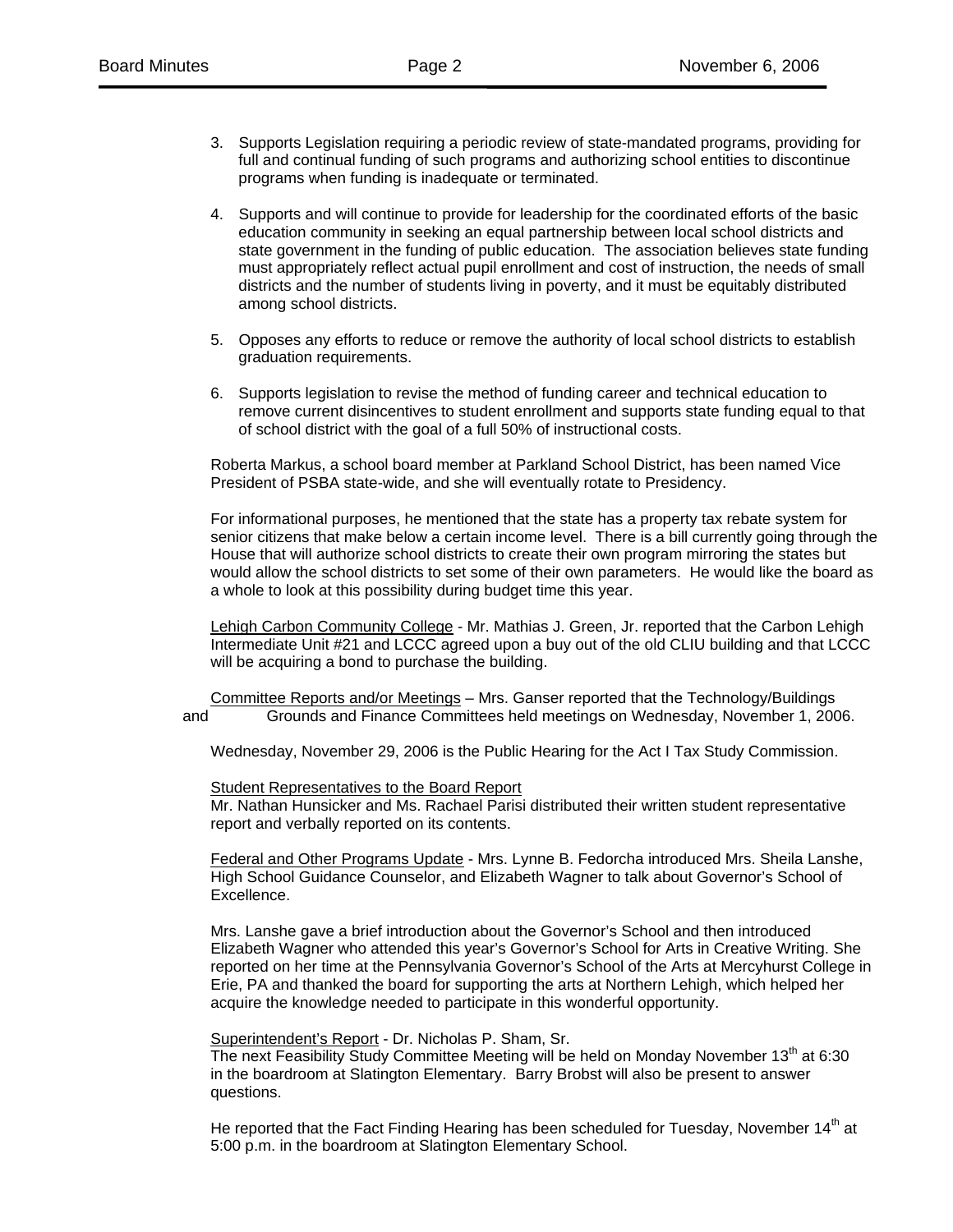Jones

He reminded the board and public that the next regular school board meeting will be held in the boardroom of LCTI on November 15, 2006 at 7:30 p.m. Dinner for board and administration will start at 5:30 p.m. Please respond to Mrs. Molitoris if you will attending the dinner.

Dr. Sham introduced Karen Nicholas, Peters Elementary Principal, who invited all board members to a School-Wide Read-In at Peters Elementary on November 16, 2006 at 10:00 a.m. The spot light for the day is *Harry the Dirty Dog*. A follow up for this read in will be that the entire Peters Elementary school will be going to a play of *Harry the Dirty Dog* in December. Star Ybanez, Peters Elementary chairperson for Market Day, has agreed to sponsor this trip with use of Market Day funds. Market Day also purchased a plush Harry dog and the hard cover book of *Harry the Dirty Dog* for all Peters Elementary classroom libraries.

Dr. Sham thanked Mrs. Jill Chamberlain, High School Assistant Principal, for agreeing to be director of the Senior Class Play.

Dr. Sham asked if any board member wanted to serve as a member on the PA Academy Advisory Council at Lehigh Carbon Community College. If no board member wants to serve on the council, Dr. Sham will be appointing an administrator to serve.

Dr. Sham introduced Greg Derr who reported that the "school bus stop ahead" sign at Avery Road and 873 has been denied by PennDot because those signs are only erected if there is less than 500 feet of visibility in either direction of the bus stop. This area does not qualify.

Greg updated the board that the renovation of 2 classrooms at Slatington Elementary had been completed. He further explained that Mrs. Plohocki, Environmental Consultant, took 6 samples of different rooms in the Slatington Elementary school and outside. These test results came back stating that there was no significant differences between the outside air samples and the inside air samples and there also was no significant difference between the renovated classrooms and the existing classrooms that had no work performed. This Wednesday she will be back to perform some chemical airborne testing to check carbon dioxide levels, carbon monoxide, volatile organic chemicals, and temperature relative humidity in different spots in the school during occupied hours. Once these tests results are received she will couple them with the original tests and report back to the board on her findings. Greg also reported that he and Mrs. Plohocki completed a walk through of Peters Elementary. After their walk through she made two recommendations which she said should be completed prior to her testing of the building, which are:

- 1. Thoroughly clean, change the filters, and inspection of all ventilations units
- 2. Removal of fiberglass insulation on inside panel of 5 ventilation units

When the above work is complete, Mrs. Plohocki will then return to take air samples equivalent to what she performed at Slatington Elementary and return to the board with her findings and recommendations.

**PERSONNEL** Mrs. Giles made a motion, which was seconded by Mr. Green, that the Board of Education approves the following personnel items:

Co-curricular Senior Class Play Advisor Jill Chamberlain \$1,368.39\* Appointments 2006-2007 *\*Last year's rates will apply until a new Collective Bargaining Agreement is approved.* Resignation - Accept the resignation of Kimberly Jones from her position as Technology Teacher Grades 3-6 Kimberly and District-wide Technology Mentor effective November 9, 2006.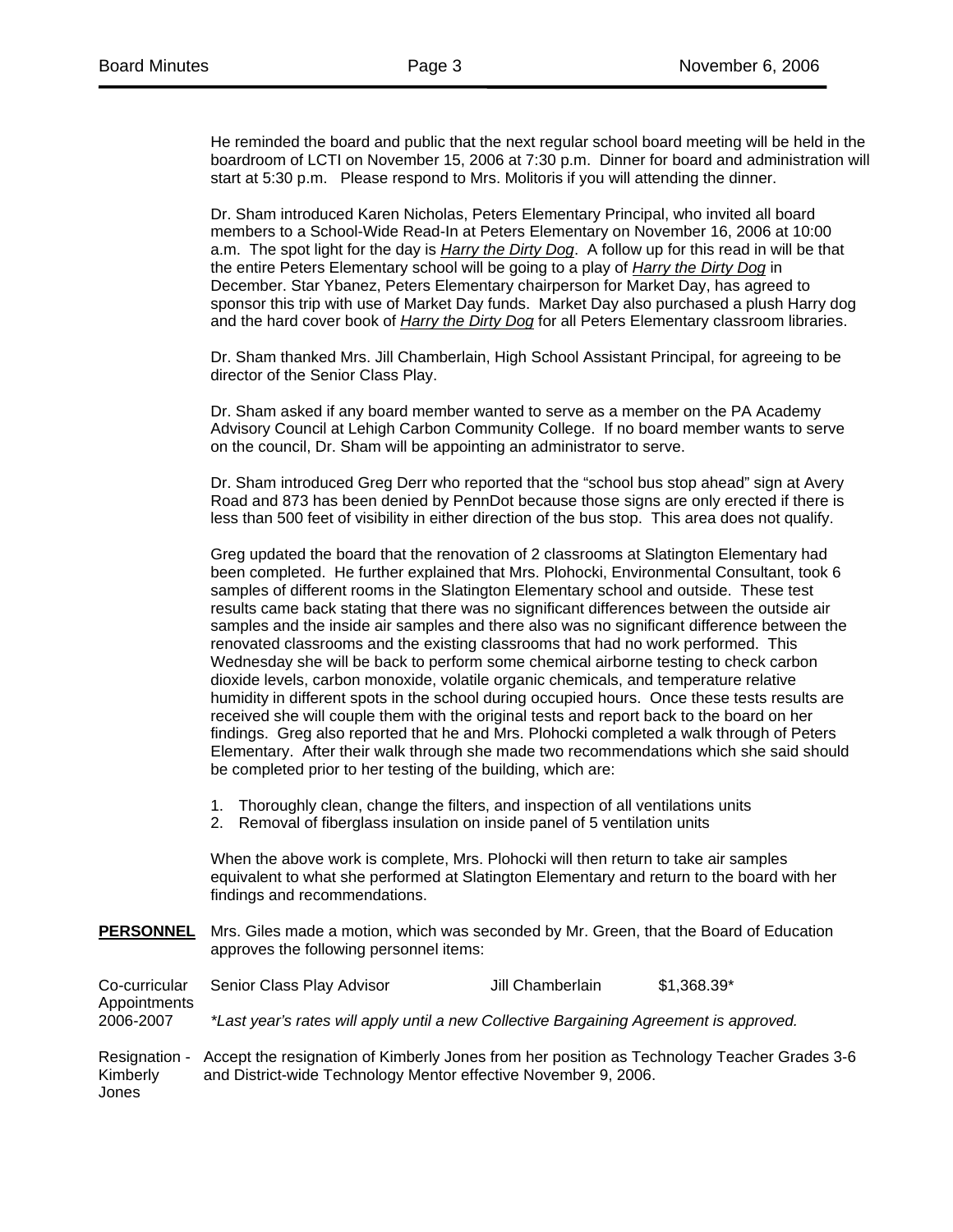# (cont') Nomination Kimberly Jones Temporary Professional Employee for Assignment: High School Business/Computer/Information Appointment- Technology Teacher, replacing Bobbi Shupp who resigned. Kimberly Salary:  $\bullet$  \$38,000\* (Prorated for the 2006/2007 School Year) Jones (Step 1 Bachelors on the 2005-2006 CBA Salary Schedule) Effective Date: November 9, 2006 *\*Last year's salaries will apply until a new Collective Bargaining Agreement is approved.*  Administrative Kimberly Jones Temporary Professional Employee Transfer- From: High School Business/Computer/Information Technology Kimberly To: The Slatington Elementary Technology Teacher Grades 3-6 Jones District-wide Technology Mentor Funded by Accountability Block Grant Effective: November 10, 2006 Termination: On or about June 15, 2007 Salary:  $$38,000*$  (Prorated for the 2006/2007 School Year) (Step 1 Bachelors on the 2005-2006 CBA Salary Schedule) *\*Last year's salaries will apply until a new Collective Bargaining Agreement is approved.* Nomination Susan Solt **Temporary Vacancy Replacement** for distribution and Assignment: Assignment: High School Business/Computer/Information<br>Technology Teacher, replacing Kimberly Jone Appointment-<br>
Technology Teacher, replacing Kimberly Jones who was<br>
administratively transferred for the 2006/2007 school administratively transferred for the 2006/2007 school year. Effective: November 9, 2006 Termination: On or about June 15, 2007 Salary:  $$38,000*$  (Prorated for the 2006/2007 School Year) (Step 1 Bachelors on the 2005-2006 CBA Salary Schedule) *\*Last year's salaries will apply until a new Collective Bargaining Agreement is approved.*  Jill Davis Jill Davis\* \*\* Assignment: 4<sup>th</sup> Grade Special Education Aide, Slatington Elementary School, new position Salary:  $$9.59$  Per Hour/6  $\frac{1}{2}$  Hrs. Per Day/5 Days Per Week (2006-2007 ESSA Agreement) Effective: November 13, 2006  *\*60-Day Probationary Perio \*\* Pending Clearances*  Unpaid Approve the following unpaid volunteer aides in the Slatington and Peters Elementary Volunteers Schools for the 2006-2007 school year: Maria Beltz, Donna Berger, Lori Bevans, Vanya Bingert, Robin Blocker, Lisa Bomgardner, Mary-Beth Fatzinger, Linda Frey, Melissa Fritchman, Cindy Fritzinger, Beth Holm, Michele Miller, Felicia Thomas, Sheila White, Kathy Yelinek, Colleen Egan, Lori-Beth Guelcher, Melissa Kukitz, Janet McKelvey, Tammy Meckes, Candyce Merkle, Stacey Olewine, Rhonda Russell, Melanie Bowman, Kittie Boyett, Sheila Fleming, Harry Heater, Dana Schaeffer, Donna Stinson Nomination Michele Miller\* \*\* for Assignment: Kindergarten Personal Care Assistant, Peters Elementary Appointment-<br>
School Michele Salary:  $$9.59$  Per Hour/6  $\frac{1}{2}$  Hrs. Per Day/5 Days Per Week Miller (2006-2007 ESSA Agreement)

# **PERSONNEL**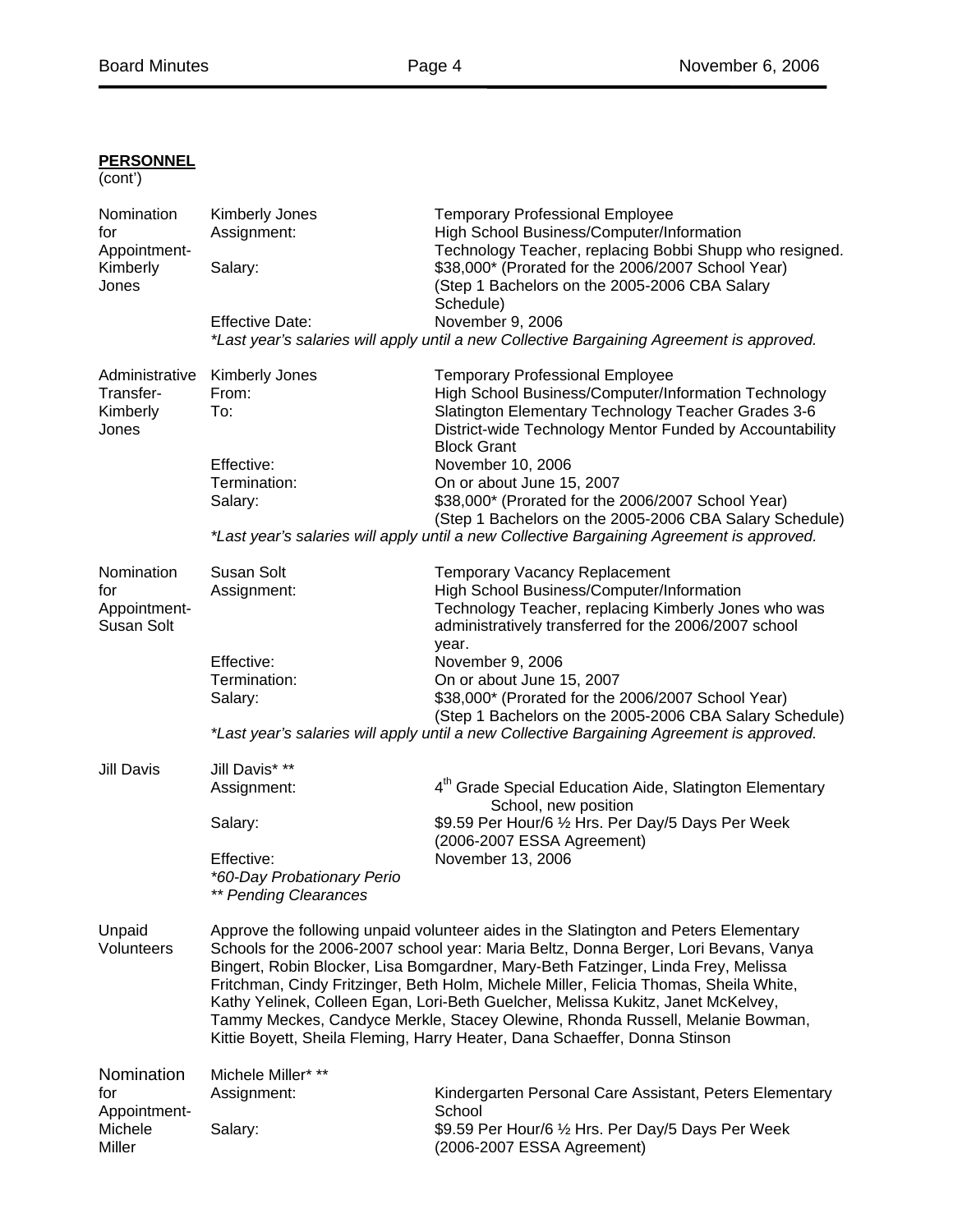|                                | <b>Effective Date:</b>                                                                                                                                                                                                                                                                                                                                                                                                                                                                                                                                                                                                                                                                                                                                       | November 8, 2006 and will terminate if student no<br>longer resides in district.                                                                                                                                                                 |  |  |
|--------------------------------|--------------------------------------------------------------------------------------------------------------------------------------------------------------------------------------------------------------------------------------------------------------------------------------------------------------------------------------------------------------------------------------------------------------------------------------------------------------------------------------------------------------------------------------------------------------------------------------------------------------------------------------------------------------------------------------------------------------------------------------------------------------|--------------------------------------------------------------------------------------------------------------------------------------------------------------------------------------------------------------------------------------------------|--|--|
| <b>PERSONNEL</b><br>(cont')    |                                                                                                                                                                                                                                                                                                                                                                                                                                                                                                                                                                                                                                                                                                                                                              |                                                                                                                                                                                                                                                  |  |  |
| <b>Vicky Papay</b>             | Vicky Papay*<br>Assignment:<br>Salary:<br><b>Effective Date:</b><br>*60 Day Probationary Period                                                                                                                                                                                                                                                                                                                                                                                                                                                                                                                                                                                                                                                              | Kindergarten Personal Care Assistant, Peters<br><b>Elementary School</b><br>\$9.59 Per Hour.6 1/2 Hrs. Per Day/5 Days Per Week<br>(2006-2007 ESSA Agreement)<br>November 8, 2006 and will terminate if student no<br>longer resides in district. |  |  |
|                                | ** Pending Verification of Clearances                                                                                                                                                                                                                                                                                                                                                                                                                                                                                                                                                                                                                                                                                                                        |                                                                                                                                                                                                                                                  |  |  |
| Kimberly                       | Mr. Dorshimer asked if items C, D, & E all terminate at the end of the year.<br>Dr. Sham explained that the only position that will not terminate is the Temporary Professional<br>Employee position. The original teacher resigned from the high school technology position and<br>Kimberly Jones, who is currently in the technology grant funded position at the elementary<br>school, has accepted the position as high school technology teacher. In order to keep things<br>less disruptive for this year, Kimberly was hired for the high school position but then<br>administratively transferred back to the elementary position in order to keep continuity.<br>will be returning to the high school position at the end of 2006-2007 school year. |                                                                                                                                                                                                                                                  |  |  |
|                                | Mr. Ruth asked about the money for the grant position because it was different from the last<br>motion.                                                                                                                                                                                                                                                                                                                                                                                                                                                                                                                                                                                                                                                      |                                                                                                                                                                                                                                                  |  |  |
|                                | Mrs. Fedorcha explained that the original motion showed the amount after the \$38,000 was<br>prorated. The current motion is the entire amount with prorated in the description of the<br>salary.                                                                                                                                                                                                                                                                                                                                                                                                                                                                                                                                                            |                                                                                                                                                                                                                                                  |  |  |
|                                | YEA:<br>Ruth, Mr. Williams, Mrs. Ganser (9)<br>NAY:<br>None $(0)$                                                                                                                                                                                                                                                                                                                                                                                                                                                                                                                                                                                                                                                                                            | Mr. Beers, Mr. Dengler, Mr. Dorshimer, Mr. Follweiler, Mrs. Giles, Mr. Green, Mr.                                                                                                                                                                |  |  |
| <b>CONFER-</b><br><b>ENCES</b> | Mr. Follweiler made a motion, which was seconded by Mr. Beers, that the Board of Education<br>approves the following conference items:                                                                                                                                                                                                                                                                                                                                                                                                                                                                                                                                                                                                                       |                                                                                                                                                                                                                                                  |  |  |
|                                | Schnecksville,<br><b>Budget</b>                                                                                                                                                                                                                                                                                                                                                                                                                                                                                                                                                                                                                                                                                                                              | Debbie Geiger - Understanding By Design & Differentiated Instruction - 12 days<br>throughout 2006/2007 school year (see attachment paperwork) - CLIU#21,<br>PA - Registration: \$725.00 - Funding: Curriculum and Instruction                    |  |  |
|                                | Schnecksville,                                                                                                                                                                                                                                                                                                                                                                                                                                                                                                                                                                                                                                                                                                                                               | Karen Nicholas – Understanding By Design & Differentiated Instruction – 12 days<br>throughout 2006/2007 school year (see attachment paperwork) - CLIU#21,<br>PA - Registration: \$725.00 - Funding: Curriculum and Instruction                   |  |  |
|                                | Tara Balliet - Understanding By Design & Differentiated Instruction - 12 days<br>throughout 2006/2007 school year (see attachment paperwork) - CLIU#21,<br>PA - Registration: \$725.00 - Funding: Curriculum and Instruction<br>Schnecksville,                                                                                                                                                                                                                                                                                                                                                                                                                                                                                                               |                                                                                                                                                                                                                                                  |  |  |
|                                | YEA:<br>Ruth, Mr. Williams, Mrs. Ganser (9)<br>NAY:<br>None $(0)$                                                                                                                                                                                                                                                                                                                                                                                                                                                                                                                                                                                                                                                                                            | Mr. Beers, Mr. Dengler, Mr. Dorshimer, Mr. Follweiler, Mrs. Giles, Mr. Green, Mr.                                                                                                                                                                |  |  |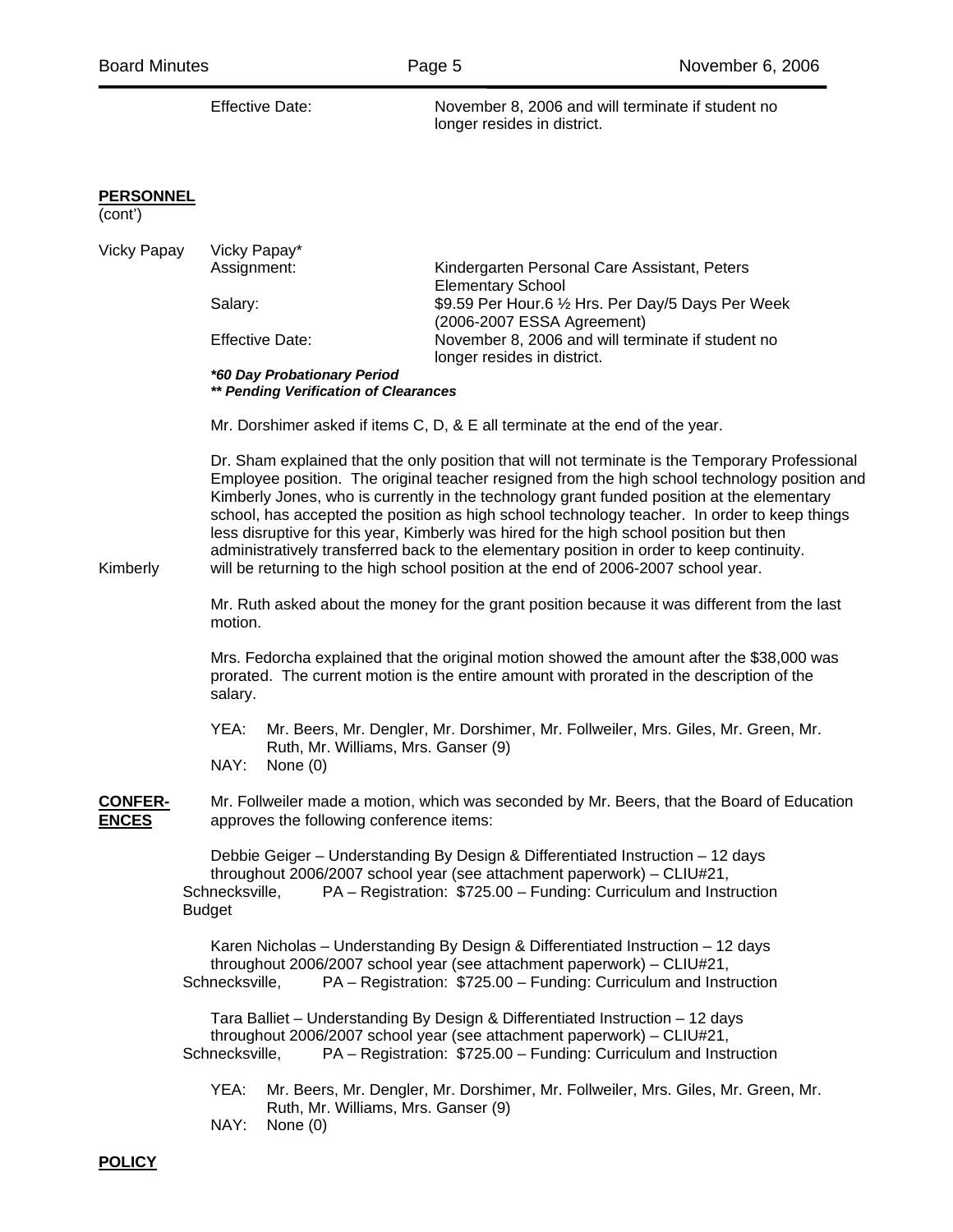#### **CURRIC-ULUM AND INSTRUC-TION**

**OLD** Mr. Beers made a motion, which was seconded by Mrs. Giles, that the Board of Education **BUSINESS** approves the following old business items:

Contract - Independent Contractor Agreement – Substitute Teacher Caller

Sub Caller

Mr. Dorshimer asked for clarification in the contract where he sees a conflict with the substitute teacher caller contacting the secretaries in the buildings advising them what teachers will be out in their building and the name of the substitute who is taking their place. If at least two of the secretaries start work at 8:00 a.m., which is the same time the substitute teacher caller should be starting her duties here, how can this not be a conflict between the two positions? She will then be performing substitute teacher duties when she is actually on my time (school district time).

Dr. Sham stated that she should be able to contact either the secretaries or the building principals prior to the beginning of her regular work day. He stated that even if she had to contact a building after the start of her day here, or had to complete part of her task before starting here, he would hope that we would be flexible enough to be able to say that **if** she did come in 5 or 10 minutes late that she would stay and work 5 or 10 minutes later at the end of the day and complete her contractual time.

> Mrs. Molitoris responded that when Mrs. Rau was on vacation she performed the substitute teacher caller duties. She was to contact the high school and middle school by 6:45 each morning and advise the secretaries of the substitutes that would be in their buildings. She would then contact both elementary schools and leave a voice message in the mail box letting them know who was out in their building and the name of the substitute coming in to cover that classroom for the day. There is no need to talk to a secretary.

> Mrs. Ganser stated that her question was going to be who does it when she is not there and that the question was just answered.

Mrs. Molitoris responded that she performed the duties that week only because Jody Remaley, who in past years has covered the duties when the substitute teacher caller was not able to do it, had a conflict that week. Her daughter was a member of the field hockey team and they had district playoffs that week and she did not want to be tied down to having to be at home and contact substitutes during that week, but in the future would still be willing to perform those duties, if needed.

Mr. Dorshimer reiterated that he didn't want a conflict between an outside contractor that is employed by the district being on district time doing outside contracting work. There should be no flexibility. If her time is to start at 8:00 a.m. with district business that she was hired to do as a full time job, then there should be no communication between that individual and the rest of the district about substitutes. For instance, if a teacher comes in for only about an hour and gets sick and needs to go home, who gets the substitute?

Dr. Sham said that typically is handled at the building level.

Mrs. Chamberlain stated that Dr. Sham was correct. The front office will find coverage for that day and do what has to be done.

Mrs. Nicholas stated that in the past they have contacted the substitute teacher caller to find a substitute to come in if a teacher left early in the morning and they had no one to cover the class. She stated that we have not had that happen this year yet, but that it has happened in the past.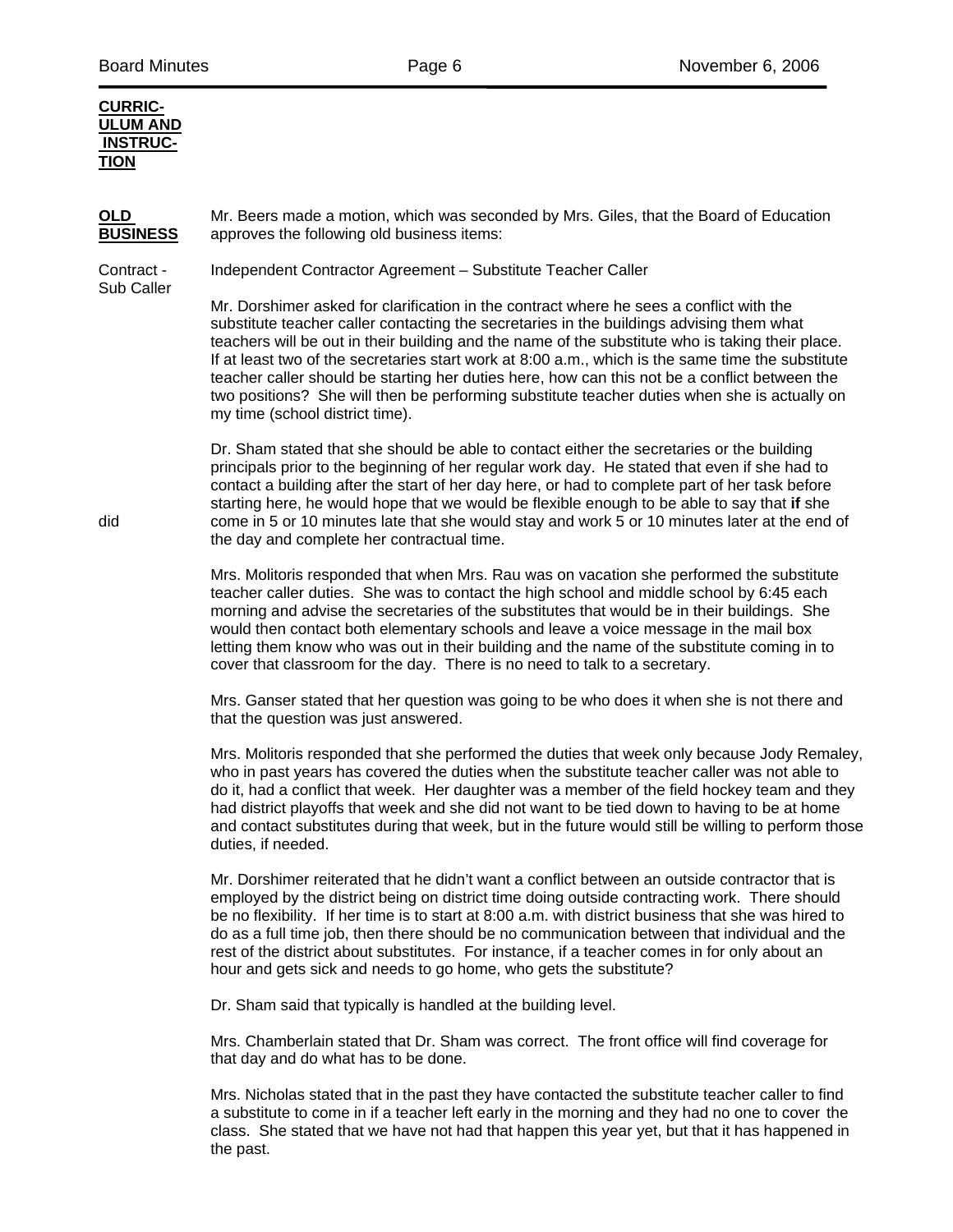| is                                  | Dr. Sham stated that he does not see that as a big issue because the sub caller knows who<br>has already been called for the day. If this is an issue for the board then perhaps they want<br>to rethink what they have done for a substitute teacher caller. Again, he does not think this<br>a big issue or will happen very often.                                                                                                                                                                                                                                                                                                                                                                                                                                                                                                                                                                        |  |  |
|-------------------------------------|--------------------------------------------------------------------------------------------------------------------------------------------------------------------------------------------------------------------------------------------------------------------------------------------------------------------------------------------------------------------------------------------------------------------------------------------------------------------------------------------------------------------------------------------------------------------------------------------------------------------------------------------------------------------------------------------------------------------------------------------------------------------------------------------------------------------------------------------------------------------------------------------------------------|--|--|
| $OLD$<br><b>BUSINESS</b><br>(cont') | Mr. Dorshimer stated that the concerns were brought up before we even hired this person<br>that there would be no conflict of interest between the position at the school district and the<br>sub caller position.                                                                                                                                                                                                                                                                                                                                                                                                                                                                                                                                                                                                                                                                                           |  |  |
|                                     | Dr. Sham said that he can not say 100% that there will never come a time when something<br>like that might happen.                                                                                                                                                                                                                                                                                                                                                                                                                                                                                                                                                                                                                                                                                                                                                                                           |  |  |
|                                     | Dr. Marcincin stated that if that happens, it does not happen often at all. It is a very rare<br>occurrence that might happen.                                                                                                                                                                                                                                                                                                                                                                                                                                                                                                                                                                                                                                                                                                                                                                               |  |  |
|                                     | Mr. Ruth stated that he sees Mr. Dorshimer's concerns and he is in agreement. He is<br>wondering how long a substitute teacher call would take.                                                                                                                                                                                                                                                                                                                                                                                                                                                                                                                                                                                                                                                                                                                                                              |  |  |
|                                     | Dr. Sham said they could have to go through an entire list before they could find someone.                                                                                                                                                                                                                                                                                                                                                                                                                                                                                                                                                                                                                                                                                                                                                                                                                   |  |  |
|                                     | Mr. Ruth said that if it takes her an hour she is getting paid for two, one working as a<br>secretary for the school district and one for the sub caller position. He wanted to know why<br>the high school principals call their substitutes but the elementary schools do not?                                                                                                                                                                                                                                                                                                                                                                                                                                                                                                                                                                                                                             |  |  |
| evaluate                            | Mrs. Chamberlain said that they do not call substitutes. They utilize their staff that is there to<br>cover those classes that would be affected. She stated that if you have an emergency and<br>that person is that ill, there is no substitute that can be found in that quick of time to get those<br>teachers out of the building. They cover the class with staff currently there and then<br>how to handle the rest of the persons schedule for that day.                                                                                                                                                                                                                                                                                                                                                                                                                                             |  |  |
| often<br>something                  | Mr. Williams said that he understands where they are coming from but that the board did<br>already put this substitute teacher caller in place. He is hearing that this happens very rarely<br>and he can imagine that because he is thinking back to when he was in school and how<br>the teachers were there in the morning and suddenly had to leave, as in any workplace. It<br>obviously can happen but will not be an every week thing. His opinion is that we have this<br>plan in place, Dr. Sham is hearing the concerns and he is suggesting that we proceed with<br>this and review after a year. Let's ask administration to keep logs. If we notice that once or<br>twice a month we lost an hour or two work that was not made up then we absolutely have a<br>problem, but he thinks we are looking at possibly changing our course of action for<br>that might happen every once in a while. |  |  |
| this                                | Mr. Dorshimer said he doesn't want this happening on a daily basis. He doesn't want the<br>substitute teacher caller calling around the buildings trying to solve their substitute teacher<br>issues. Then it becomes an issue of day in and day out. He doesn't have a problem with<br>continuing this way this year but he will not vote for it next year. He said that we need to go<br>out for an independent contract the way it was before or it becomes part of someone's job.                                                                                                                                                                                                                                                                                                                                                                                                                        |  |  |
|                                     | Dr. Sham stated that Mr. William's had a good idea and that he would make sure that the<br>substitute teacher caller is maintaining these logs and they will be made available for the<br>board at the end of the year.                                                                                                                                                                                                                                                                                                                                                                                                                                                                                                                                                                                                                                                                                      |  |  |
|                                     | Mr. Dorshimer asked if Attorney Stopp reviewed the contract and was giving it his blessing?                                                                                                                                                                                                                                                                                                                                                                                                                                                                                                                                                                                                                                                                                                                                                                                                                  |  |  |
|                                     | Attorney Stopp replied that he asked a staff member to take a look at it, gather information,<br>and put it together but that he actually has not reviewed the contract.                                                                                                                                                                                                                                                                                                                                                                                                                                                                                                                                                                                                                                                                                                                                     |  |  |
|                                     | YEA:<br>Mr. Beers, Mr. Dengler, Mr. Dorshimer, Mr. Follweiler, Mrs. Giles, Mr. Green, Mr.<br>Ruth, Mr. Williams, Mrs. Ganser (9)<br>NAY:<br>None $(0)$                                                                                                                                                                                                                                                                                                                                                                                                                                                                                                                                                                                                                                                                                                                                                       |  |  |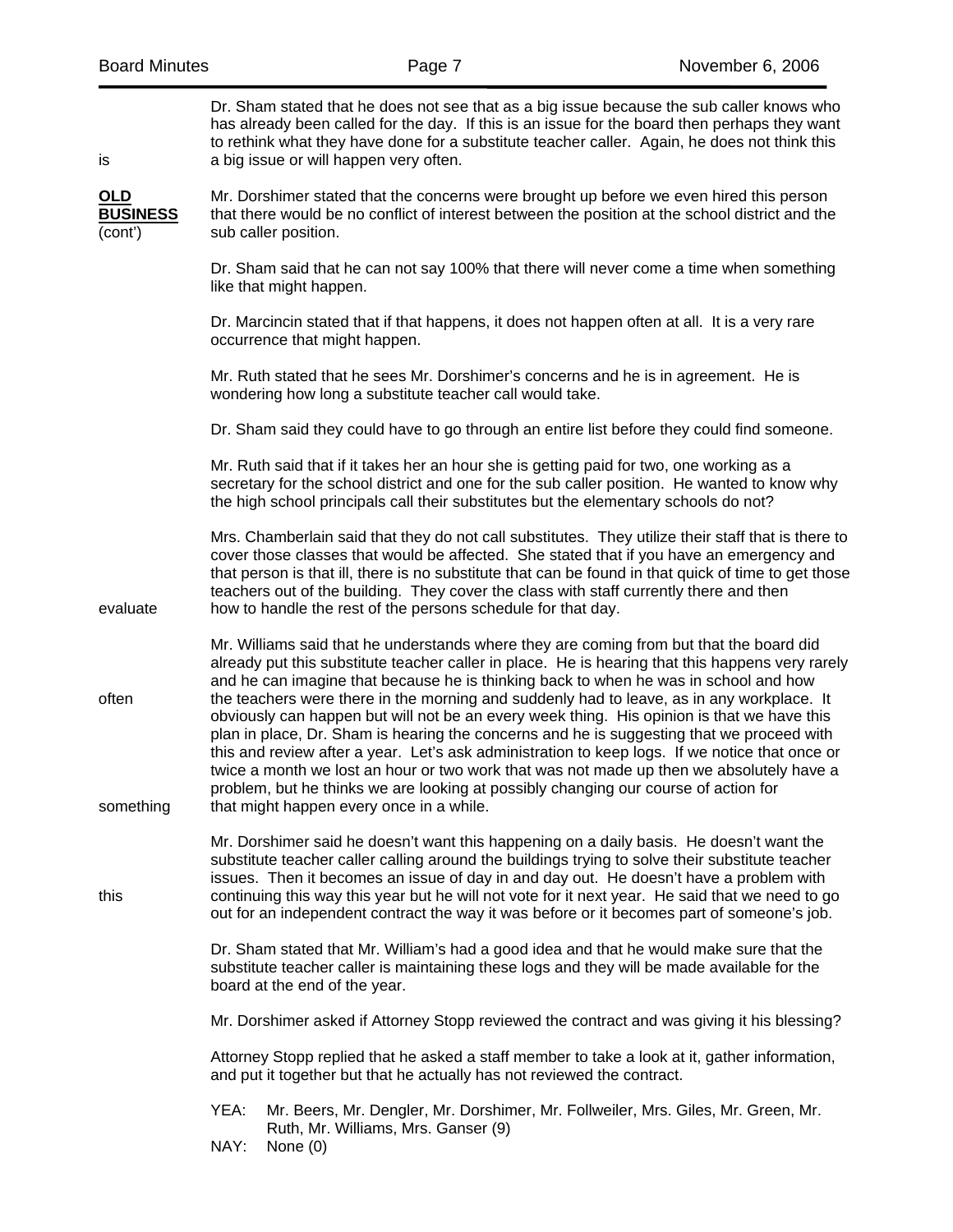| <b>NEW</b><br><b>BUSINESS</b>                        | Mr. Williams made a motion, which was seconded by Mr. Green, that the Board of Education<br>approves the following new business items:                                                                                                                                                                                                                                                                                                                                                                                                                                                                                                                                                                                                                                                                                                                                                                       |  |  |
|------------------------------------------------------|--------------------------------------------------------------------------------------------------------------------------------------------------------------------------------------------------------------------------------------------------------------------------------------------------------------------------------------------------------------------------------------------------------------------------------------------------------------------------------------------------------------------------------------------------------------------------------------------------------------------------------------------------------------------------------------------------------------------------------------------------------------------------------------------------------------------------------------------------------------------------------------------------------------|--|--|
| Emergency<br>Operations                              | Approve changes to the Northern Lehigh School District Emergency Operations Plan<br>as presented.                                                                                                                                                                                                                                                                                                                                                                                                                                                                                                                                                                                                                                                                                                                                                                                                            |  |  |
| Plan                                                 | YEA:<br>Mr. Beers, Mr. Dengler, Mr. Dorshimer, Mr. Follweiler, Mrs. Giles, Mr. Green, Mr.<br>Ruth, Mr. Williams, Mrs. Ganser (9)<br>NAY:<br>None $(0)$                                                                                                                                                                                                                                                                                                                                                                                                                                                                                                                                                                                                                                                                                                                                                       |  |  |
| Science Lab<br>Agreement-<br>Education<br>Foundation | Mr. Dorshimer made a motion, which was seconded by Mr. Green, giving administration<br>direction to meet with the solicitor to formulate an agreement between the Northern Lehigh<br>School District and the Northern Lehigh Education Foundation for the Science Lab that<br>is being built at the high school from a grant awarded to the Education Foundation.                                                                                                                                                                                                                                                                                                                                                                                                                                                                                                                                            |  |  |
|                                                      | YEA:<br>Mr. Beers, Mr. Dengler, Mr. Dorshimer, Mr. Follweiler, Mrs. Giles, Mr. Green, Mr.<br>Ruth, Mr. Williams, Mrs. Ganser (9)<br>NAY:<br>None $(0)$                                                                                                                                                                                                                                                                                                                                                                                                                                                                                                                                                                                                                                                                                                                                                       |  |  |
| <b>FINANCIAL</b>                                     | Mrs. Giles made a motion, which was seconded by Mr. Beers, that the Board of Education<br>Approves the following financial items:                                                                                                                                                                                                                                                                                                                                                                                                                                                                                                                                                                                                                                                                                                                                                                            |  |  |
| Abatement/<br>Exonerations<br>Per Cap Tax            | Approve abatement/exoneration requests of per capita taxes, for the residents that fall within<br>the guidelines, as presented.                                                                                                                                                                                                                                                                                                                                                                                                                                                                                                                                                                                                                                                                                                                                                                              |  |  |
| Cash Mngt<br>Portfolio                               | Approve the Arthurs Lestrange Cash Management Portfolio for the month of September 2006.                                                                                                                                                                                                                                                                                                                                                                                                                                                                                                                                                                                                                                                                                                                                                                                                                     |  |  |
| Letter to<br>County<br>Property                      | Pursuant to Sec. 627 of Pennsylvania Real Estate Tax Law, authorize the business manager<br>to compose a letter to the County of Northampton granting permission to sell tax parcel J2281,<br>currently held in county repository, to the highest bidder.<br>Sale                                                                                                                                                                                                                                                                                                                                                                                                                                                                                                                                                                                                                                            |  |  |
| School Dude                                          | Authorize administration to purchase schooldude.com an online work order submission and<br>tracking system for the Support Services and Information Technology Departments effective<br>December 1, 2006 thru June 30, 2007. The modules purchased will be MaintenanceDirect,<br>ITDirect, ITAM, and InventoryDirect. The cost for Support Services will be \$1,122.38 for the first<br>year of software and setup. Estimated cost for each year after is \$895.50. The cost for<br>Information Technology will be \$4,089.65 for the first year of software and setup. Estimated cost<br>for each year after is \$3,839.40. These prices reflect a PASBO membership discount of 10%.<br>There is no annual contract associated with this service and it can be terminated at the end of the<br>term paid. The cost will be paid from the Support Services and Information Technology<br>department budgets. |  |  |
|                                                      | Mr. Williams wanted to make sure that the money for school dude was set aside and is a part of<br>the original department budgets.                                                                                                                                                                                                                                                                                                                                                                                                                                                                                                                                                                                                                                                                                                                                                                           |  |  |
|                                                      | YEA:<br>Mr. Beers, Mr. Dengler, Mr. Dorshimer, Mr. Follweiler, Mrs. Giles, Mr. Green, Mr.<br>Ruth, Mr. Williams, Mrs. Ganser (9)<br>NAY:<br>None $(0)$                                                                                                                                                                                                                                                                                                                                                                                                                                                                                                                                                                                                                                                                                                                                                       |  |  |
| <u>LEGAL</u>                                         | Mr. Dorshimer wanted to advise of the importance of minutes reflecting board member<br>statements and concerns that affect the individual or the board as a whole. (i.e. I am an                                                                                                                                                                                                                                                                                                                                                                                                                                                                                                                                                                                                                                                                                                                             |  |  |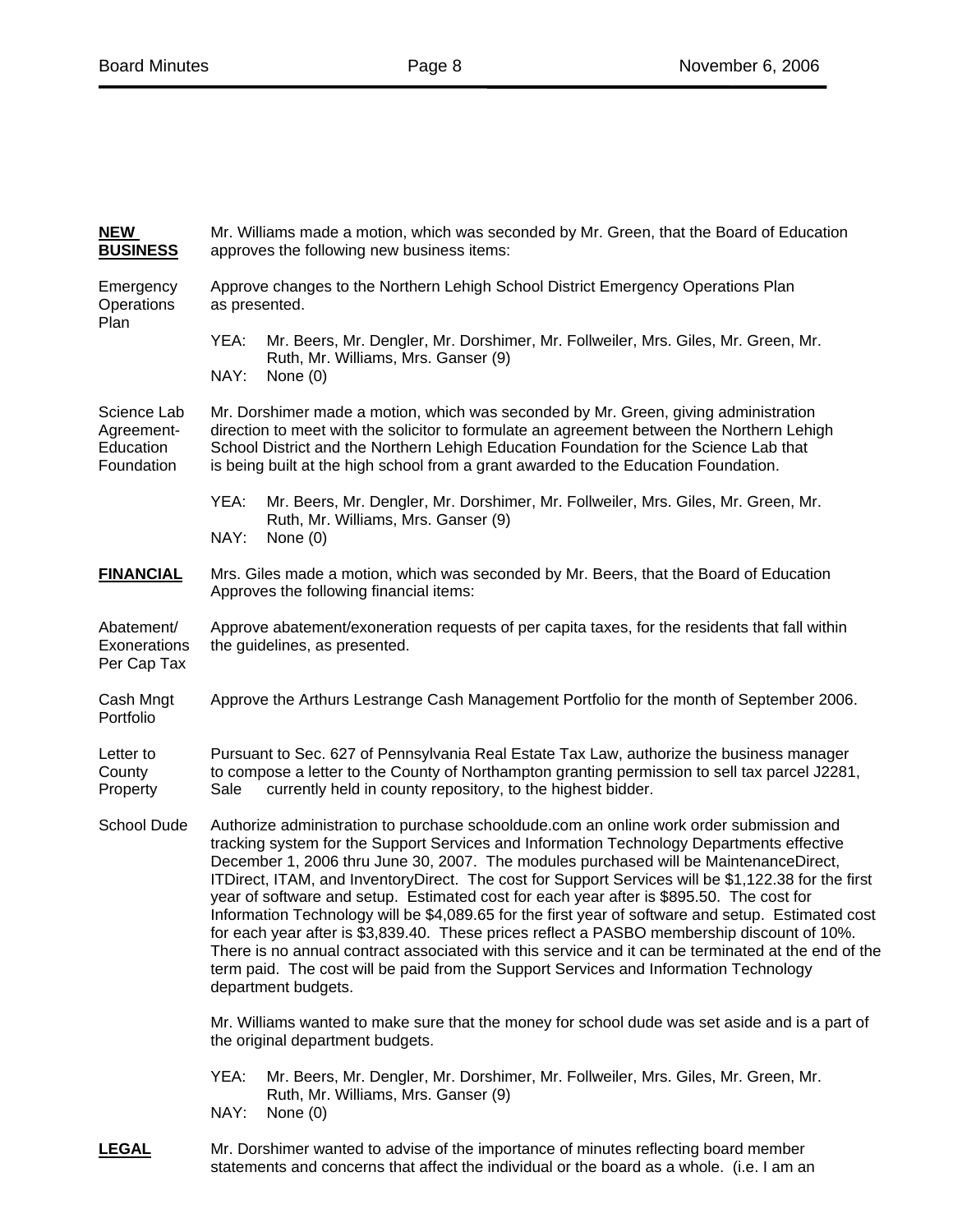outside contractor who will be bidding on part of the contract to the general contractor.) Because of ethics and the Ethics Commission and a statement like the example above was not recorded in board minutes he will need to be going to Harrisburg to testify.

| <b>LEGAL</b><br>(cont')                | complies with the Ethics act as well.                                                                                                                                                                                                 | Attorney Stopp stated that if the relationship develops then it should be called attention to so the<br>relationship can be examined before the contractual relationship develops further to be sure it |  |  |
|----------------------------------------|---------------------------------------------------------------------------------------------------------------------------------------------------------------------------------------------------------------------------------------|---------------------------------------------------------------------------------------------------------------------------------------------------------------------------------------------------------|--|--|
| CORR-<br><b>ESPON-</b><br><b>DENCE</b> |                                                                                                                                                                                                                                       | Mrs. Ganser stated that she received another unsigned letter from a parent. Again if it is<br>not signed then the board can not respond to it.                                                          |  |  |
|                                        |                                                                                                                                                                                                                                       | Received a thank you to the board and Dr. Sham from a parent for taking swift action on<br>Slatington Elementary classroom issues.                                                                      |  |  |
| contest                                | Received an invitation from a Slatington Borough Council member to perhaps develop a<br>for the students in the district to help develop a borough web site as a school project. She will<br>gather more information and report back. |                                                                                                                                                                                                         |  |  |
|                                        | Dr. Sham said that it would be a great idea for a high school graduation project.                                                                                                                                                     |                                                                                                                                                                                                         |  |  |
|                                        |                                                                                                                                                                                                                                       | Invitation for the Read-in.                                                                                                                                                                             |  |  |
| <b>INFOR-</b><br><b>MATION</b>         | October 2006.                                                                                                                                                                                                                         | All board members received copies of the minutes of the Lehigh Career and Technical Institute Joint<br>Operating Committee meeting held on September 23, 2006 and the LCTI Director's Report for        |  |  |
|                                        |                                                                                                                                                                                                                                       | All board members received copies of the minutes of the Carbon Lehigh Intermediate Unit 21<br>Board of Directors meeting held on September 18, 2006.                                                    |  |  |
|                                        | All board members received copies of the minutes of the Borough of Slatington Parks &<br>Recreation Commission held on October 16, 2006.                                                                                              |                                                                                                                                                                                                         |  |  |
|                                        |                                                                                                                                                                                                                                       | All board members received copies of the minutes of the Lehigh Carbon Community College<br>Board of Trustees meeting held on October 5, 2006.                                                           |  |  |
| Donations                              | Receipt of Donations 2006-2007 School Year:                                                                                                                                                                                           |                                                                                                                                                                                                         |  |  |
|                                        | <b>Skutt Electric Kiln</b>                                                                                                                                                                                                            | Donated by David M. Harding - Estimated Value \$1,000.00<br>to be used in the High School Art Department                                                                                                |  |  |
|                                        | \$570.00                                                                                                                                                                                                                              | Donated by Mr. & Mrs. Mark Zaleski of Slaington - For<br>payment of busses for a Team West Field Trip to the<br>Davinci Center in Allentown on April 27, 2007                                           |  |  |
|                                        | 4 Books:<br><b>IMAGES OF AMERICA</b><br>Slatington, Walnutport,<br>And Washington Twnshp                                                                                                                                              | Donated by Northern Lehigh Future Focus for each<br>chool library                                                                                                                                       |  |  |
|                                        |                                                                                                                                                                                                                                       |                                                                                                                                                                                                         |  |  |



**ADJOURN-** Mr. Follweiler made a motion, which was seconded by Mr. Beers, that the regular meeting of **MENT** the Northern Lehigh Board of School Directors is adjourned at 8:42 p.m.